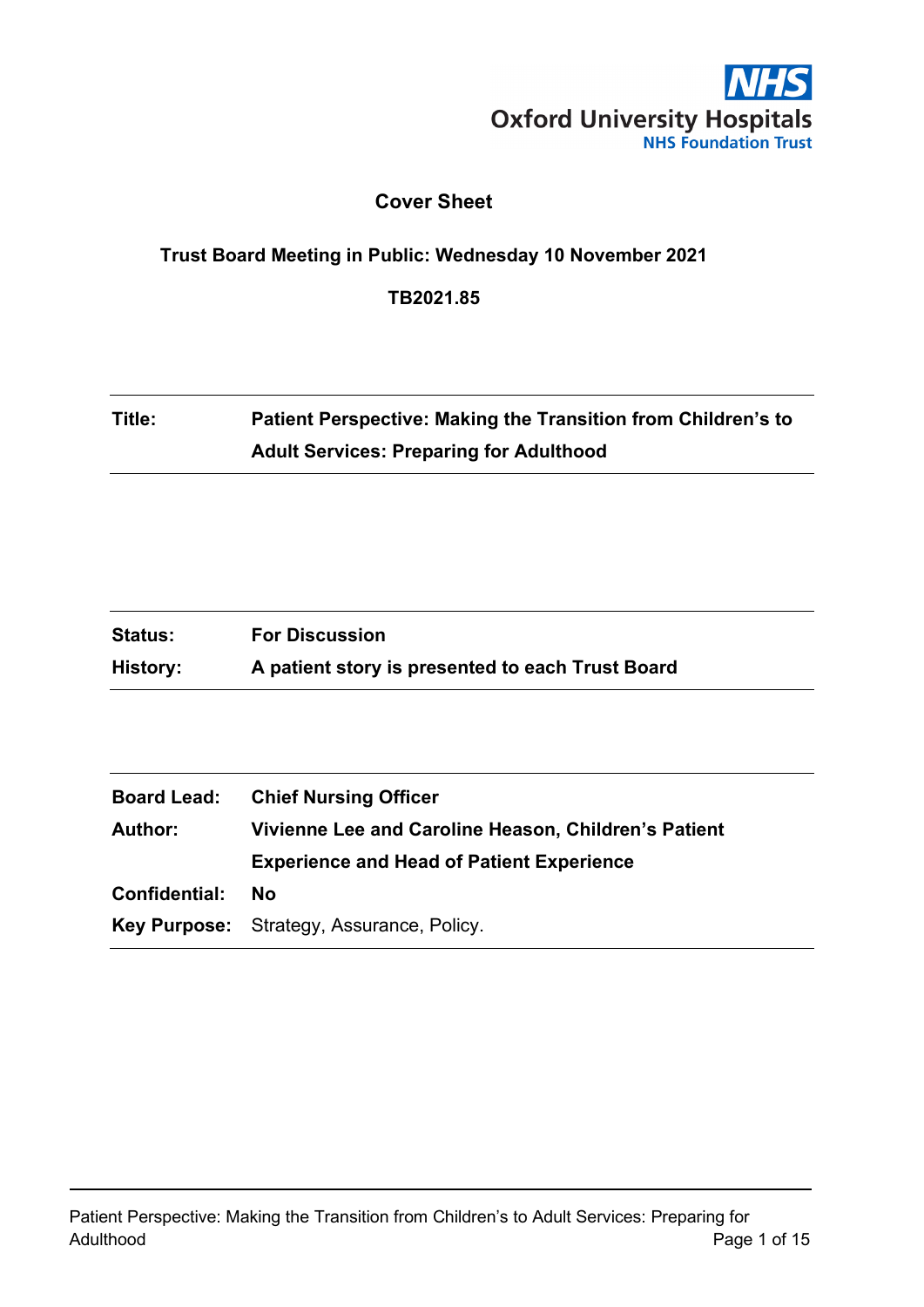# **Executive Summary**

- 1. Making the move from children's to adult services is a complex process, which can be a cause of stress and worry for children and young people; their families and clinicians. It also impacts on education, social care, and healthcare. The process can be very daunting and overwhelming for families, who often have known the same clinical staff for the majority of their child's life.
- 2. The Trust recognises this and the support or transition to adult services is a quality priority for 2021/2022.
- 3. Transition is now used to explain two aspects of a person's life. These are the
	- move from children's to adult services
	- transition from one gender to another.

It is important not to confuse the two terms and for the purposes of this story the term 'preparing for adulthood' will be used.

- 4. This paper describes
	- the experience of a family who went through the process
	- the Quality Priority and progress update
	- YIPPEE's views (the Trust Young People Executive).
- 5. The key messages from the story are**:** 
	- Each sector cannot work in isolation. Collaborative working across both primary and secondary health care is essential for a successful transition experience.
	- Communication is key between all parties and should be honest and transparent with all working at an equal level.
	- Children's services and parents need to learn to let go and support the young person to be independent to the best of their ability.
	- There needs to be a key health professional who has an overview of all the different aspects involved in a young person's transition/ preparation for adulthood.
	- The Ready Steady Go (RSG) programme is not just a tick box exercise, it needs to be started early and tailored to the individual. RSG does not tell you 'how' to do it. A key person/dept needs to take ownership of the programme. It seems to suit a patient with a linear condition rather than a patient with complex needs.
	- Conversations around end of life issues need to happen when the young person is well and not when in a crisis situation.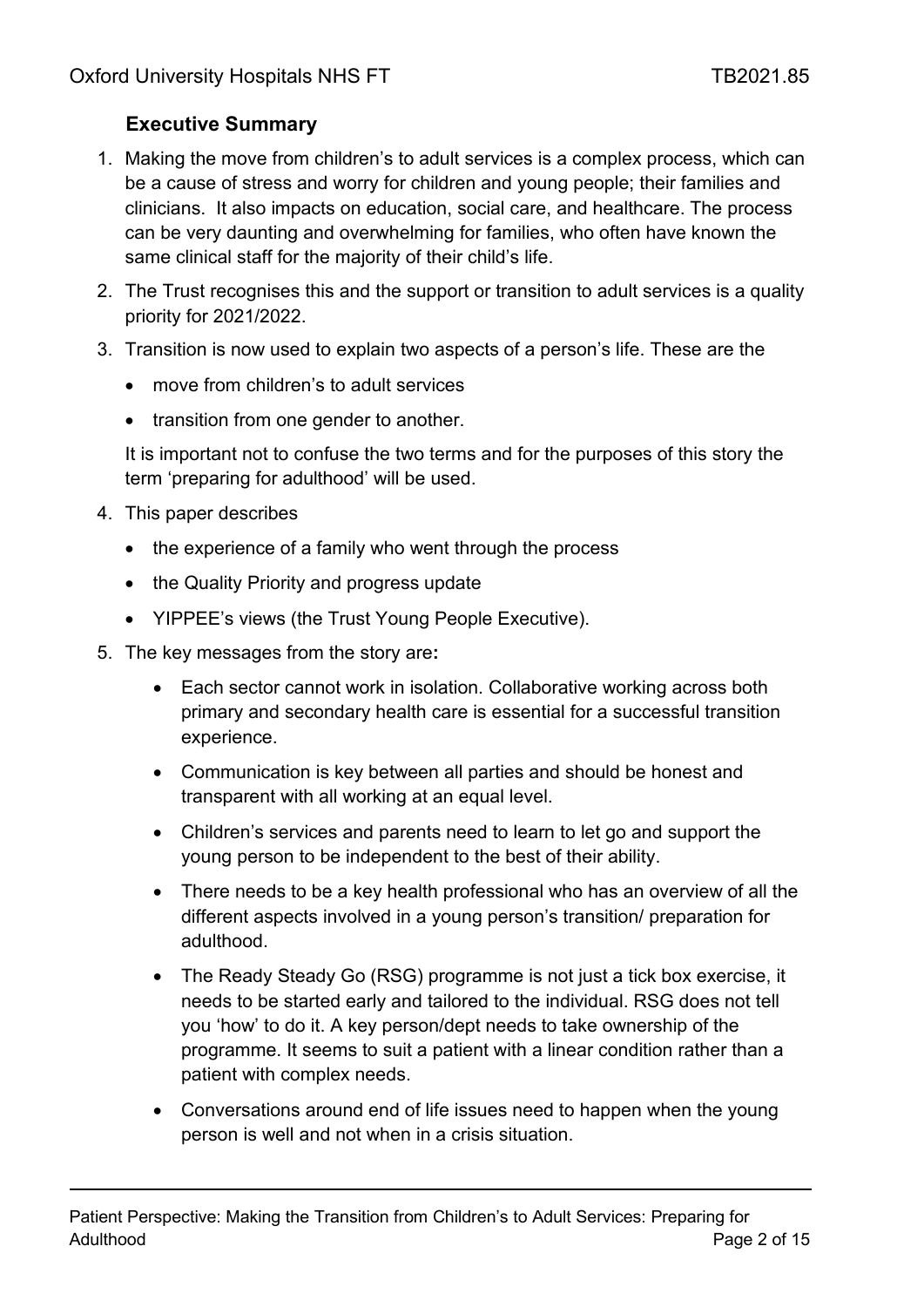- A young adult can still feel overwhelmed and still need emotional support, even though they are an adult.
- Health passports provide the individualised and child centred care, these should be more widely available and used more often.
- There is a place for young adult units, particularly for children and young people (CYP) with complex needs who are now surviving into adulthood.
- Adult services need to understand the complexity of CYP with complex health needs.
- A CYP with a life limiting condition is receiving palliative care through their whole life for them and their family. This is different to end of life care for adults. The family discussed the provision of respite care and felt there needs to be more to support young people and their family, i.e. an adolescent hospice.

## **Recommendations**

The Trust Board is asked to:

- Note the content of the story.
- Actively support transition/ preparing for adulthood within the Trust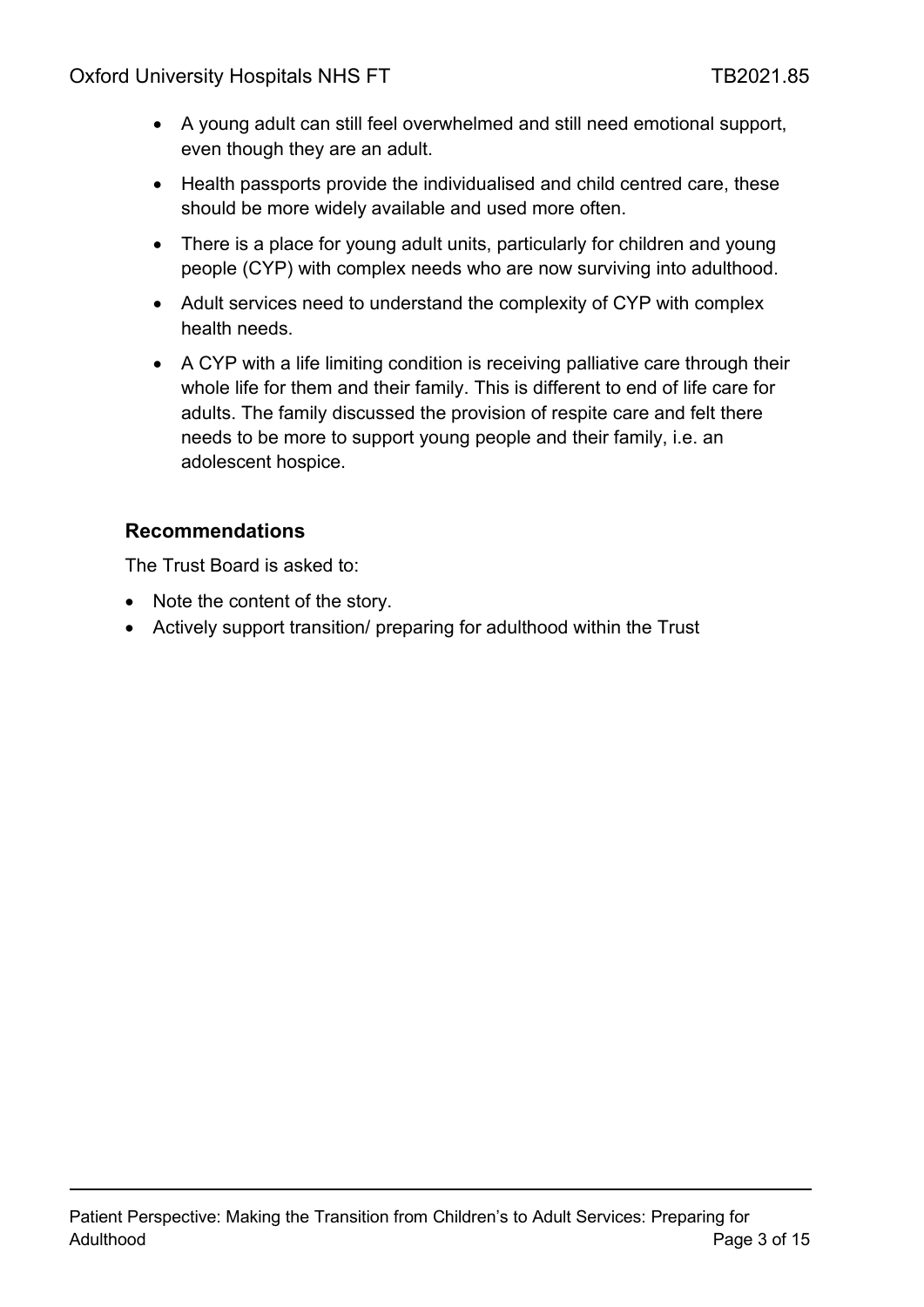## **Contents**

|          | Making the Transition from Children's to Adult Services: Preparing for Adulthood<br>Error! Bookmark not defined. |  |
|----------|------------------------------------------------------------------------------------------------------------------|--|
| 1.       |                                                                                                                  |  |
| 2.       |                                                                                                                  |  |
| 3.       | Our Story: Mary and Peter  Error! Bookmark not defined.                                                          |  |
| 4.       |                                                                                                                  |  |
| 5.       | The views from Yippee (Young People's Executive) Error! Bookmark not                                             |  |
| defined. |                                                                                                                  |  |
| 6.       |                                                                                                                  |  |
| 7.       |                                                                                                                  |  |
| 8.       |                                                                                                                  |  |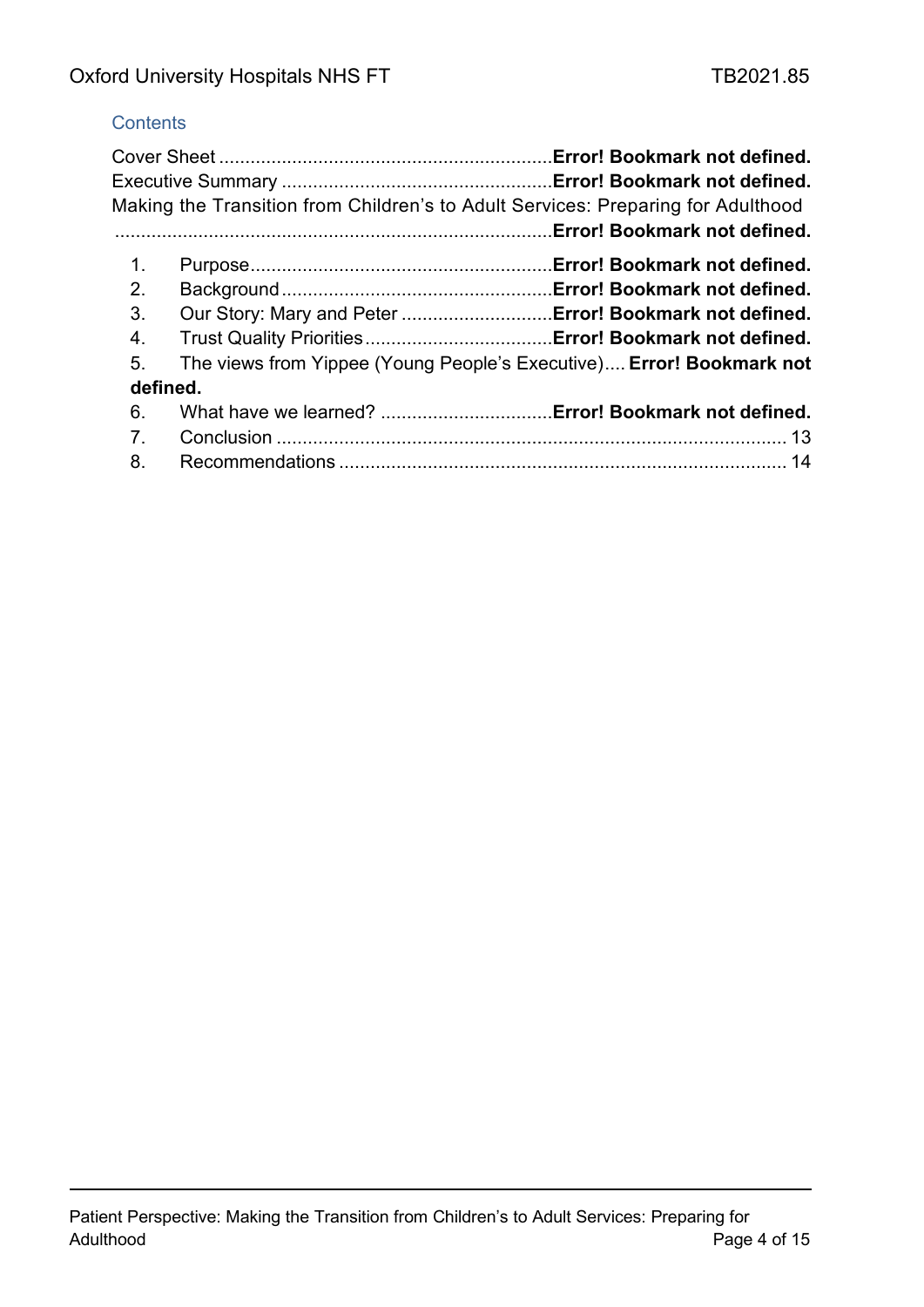# **Patient Perspective: Making the Transition from Children's to Adult Services: Preparing for Adulthood**

#### **1. Purpose**

- 1.1. The purpose of the paper is to tell the story of the move from children's to adult services.
- 1.2 This will include
	- The story
	- The Quality Priority
	- The work with the Burdett Trust and South of England transition leads.
	- Feedback from YIPPFF
- 1.3. The paper will conclude with the lessons learned to date and project plan for the Quality Priority.

#### **2. Background**

- 2.1. Several national initiatives support this important phase for a child receiving health and social care.
- 2.2. The NHS website, Moving from children's [social care to adult's social care](https://www.nhs.uk/conditions/social-care-and-support-guide/caring-for-children-and-young-people/moving-from-childrens-social-care-to-adults-social-care/) describes that until the age of 18 years, the services for children and young people with long term health conditions are provided by child health and social care services. From 18 years they are provided by adult services<sup>[1](#page-4-0)</sup> and between 16 – 18 years the child starts the preparation for adulthood and the 'transition' to adult services. For some children, this should start approximately between 13-14 years old, especially if they have complex health and social care issues. The child centred process involves the child, their family/ carers, health and social care, mental health, education, financial benefits, work, and housing.
- 2.3. The CQC published [From the Pond into the Sea](https://www.cqc.org.uk/sites/default/files/CQC_Transition%20Report_Summary_lores.pdf) in 2015. The reports' four key messages aimed to facilitate a good 'transition to adult services' by ensuring that
	- Commissioners listen to and learn from young people and their families

<span id="page-4-0"></span><sup>&</sup>lt;sup>1</sup> In the Trust, children's use adult services from 16 years old.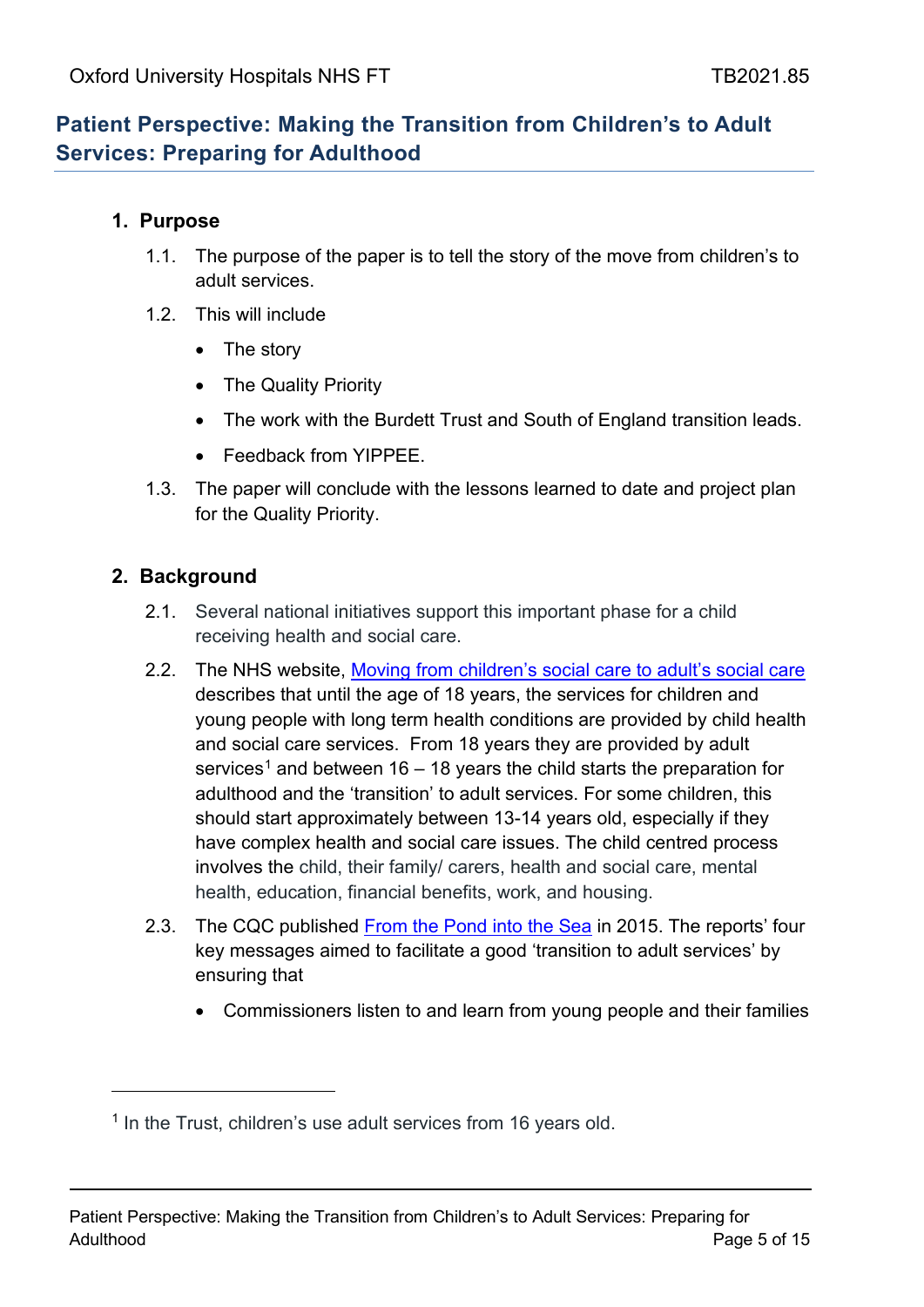- Existing good practice guidance is followed to ensure young people are properly supported through transition
- GPs and community services should be more involved, at an earlier stage, in planning for transition
- Adolescence/young adulthood is recognised across the health service as an important developmental phase – with NHS England and Health Education England taking a leadership role.

The last key message has given considerable focus to supporting children's and young people during this stage in their life. Additionally, setting the scene for successful use of, and engagement with, health and social care services throughout their adult life to maximise their health outcomes and quality of life.

- 2.4. The Nice guidance: NG 43. Transition from children's to adults' services for young people using health or social care services. This guideline covers the period before during and after a young person moves from children's to adult services. It aims to help young people and their carers have a better experience of transition by improving the way its planned and carried out.
- 2.5. [The Burdett Trust for Nursing](https://www.btfn.org.uk/) has sponsored regional 'Transition Nurses' to support the development and implementation of good practice across the NHS. The Trust is an active member of this network.
- 2.6. The Roald Dahl Charity provides specialist nurses and support for seriously ill children living with complex, lifelong conditions. They also sponsor [transition specialist nurses.](https://www.roalddahlcharity.org/what-we-do/roald-dahl-nurses/)
- 2.7. The [Ready Steady Go](https://www.nice.org.uk/sharedlearning/implementing-transition-care-locally-and-nationally-using-the-ready-steady-go-programme) programme has been implemented across the Trust to provide a framework to support children, their families and carers.
- 2.8. The Children's and Family Act 2014. The Act gives guidance on the expectations of transition.
- 2.9. The Trust undertook a transition project between 2015 to 2017 with the Thames Valley Strategic Clinical Network. This project provided the foundations for understanding the multi-agency collaborative work needed to support children's transition to adult services and the practical and emotional help for families.
- 2.10. The Trust identified the support of children and young people moving to adult services as a quality priority for 2021/22, to highlight the importance of the process and improve the service across all Trust health services.
- 2.11. This recognises the complex and challenging time for children, their families, and clinical teams as emergency and long-term health services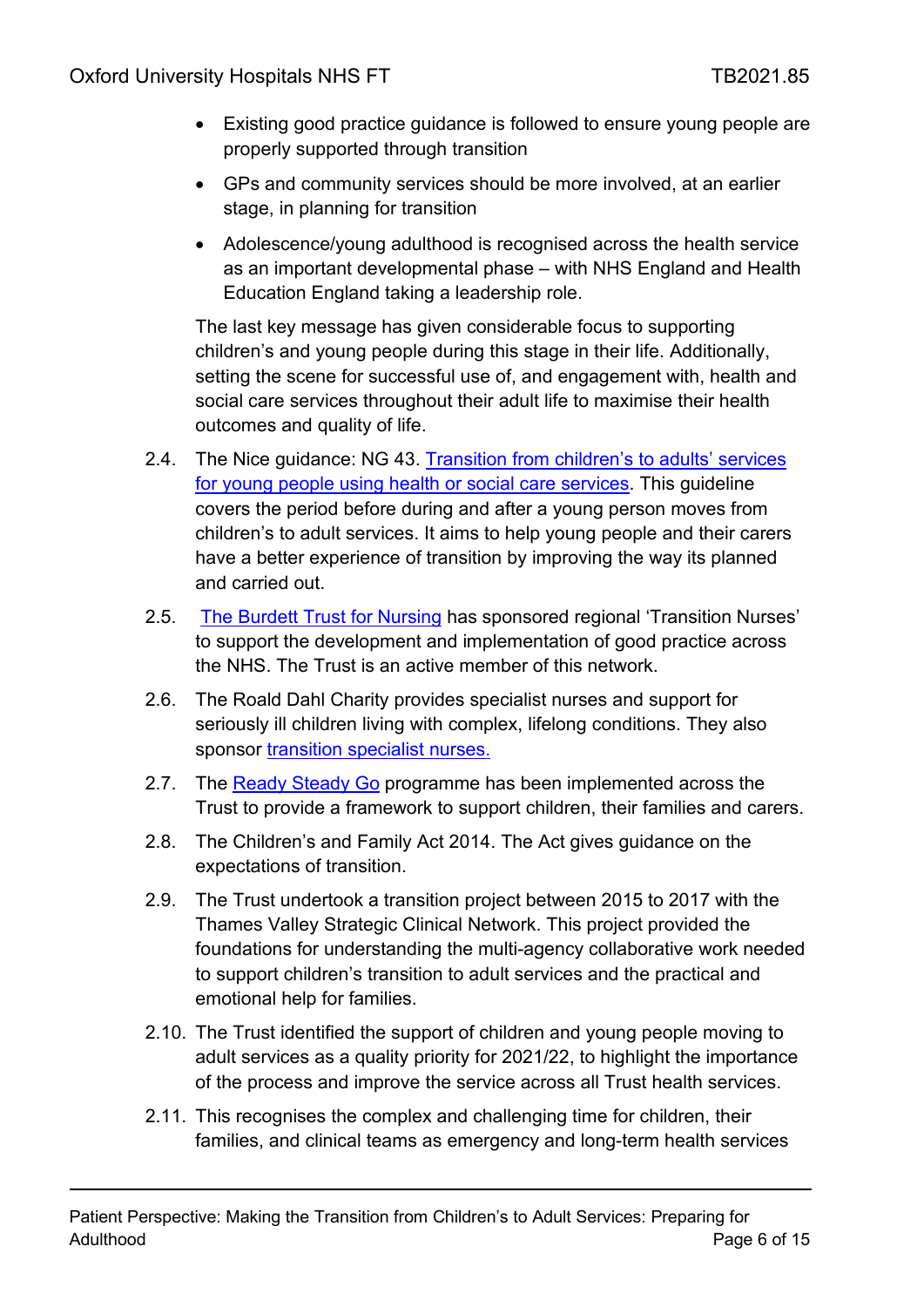change. Children may have been looked after by clinicians for extended periods of their life and moving to the larger unknown world of adult services can feel daunting.

## **3. Our Story: Mary and Peter**

Mary was diagnosed in 2001. She was 8 and everything changed at home at that point. We had to talk with a lot of services in health, education, social care, both in hospital and in the community. The learning curve was very, very steep as a Mary's needs changed as she was growing, and her condition changed. She seemed to stabilize after surgery and a stay in Children's High Dependency and Children's Intensive Care. She seems to be coping well and our biggest worry over the last few years has been keeping COVID away from Mary. We have been supported by so many amazing teams – we have got our money's worth and used Oxford thoroughly! It's had its ups and downs, we can now stop worrying and as she is now a teenager, we started to think about Mary being looked after by adult services.

We had high expectations of what to do and what needed to be done and during our transition process – it felt like we were teaching the Childrens services who were handing over and the adult services who were taking on Mary. I felt like the project manager - I set up a risk register and made sure the documentation was done right, proper communication, and right resources were in place. We all thought this should and could be easy but it was really hard work.

We knew that adult services were different, and this set us on edge a bit, there needs to be early engagement from adult services and we didn't know what to expect. We have been managing these multiple services daily anyway, so managing them as individual parts of adult services is no great difference.

Mary was looked after by some really good people. They passed on their knowledge and didn't keep it for themselves, and the people that followed on were equally as good. Mary hasn't needed to spend any time in hospital yet as an adult so we'll have to wait and see how that pans out.

What we were able to do with transition was we took our time and started early. We started around the age of 13-14 years and quickly realised that nothing is really going to happen much before 17 years, but as a family you can make yourself aware of the issues and you can make sure you are bought into the conversation at the right time. It isn't a surprise then.

When Mary was 14, we attended a multi- agency annual review meeting. One team said they didn't know why they were there as they didn't refer or look at people until they are 16-17years old. I had to point out that she needed be there under the Childrens and Family Act and start to talk to us now. The person admitted she didn't know much about transition and the whole room went quiet. It was a real moment,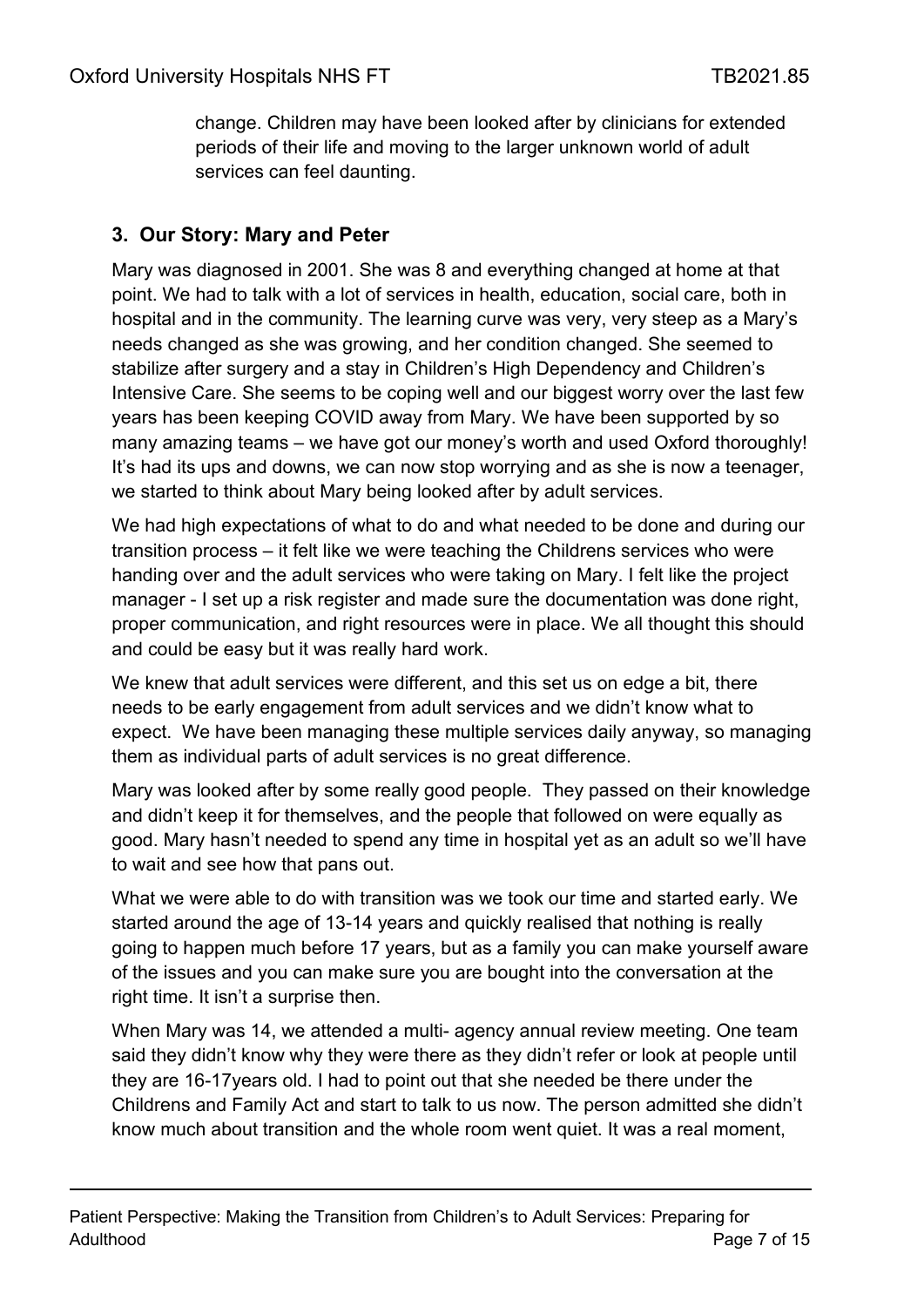and we didn't see the person again! I think we embarrassed them – which I was sorry about as I didn't mean that, but I needed to make sure things were going to work for Mary.

**You asked Mary and I what a good transition look like**: This experience got me thinking that really, it's not fair on anybody. Adult services do not need the surprise. Suddenly they get this new child with this level of need, that they've never heard of. There has to be a good sense of connection, communication and engagement with all the various components: in the community, in social care and in health. You can't do it by yourself, and as much as hospitals tend to work within their own island governed by its own fences and boundaries, when you're dealing with transition there are lots of things to be done and healthcare is only one part of it.

**What do you think of Ready Steady Go (RSG):** I think some bits worked but some parts didn't. We think it may be useful if you have one condition but if you have lots of things to consider it is harder. It is an aide memoire for some of the issues. We felt it was geared towards someone with learning disabilities and someone who is physically able so we do think it may be an idea to change some of the questions. I would say the things to make sure to include are:

| $\checkmark$ Healthy | $\checkmark$ Wellbeing | $\checkmark$ Independent | $\checkmark$ Work |
|----------------------|------------------------|--------------------------|-------------------|
| Living               |                        | Living                   |                   |

Review more than once a year - don't just do it with your paediatrician. Please think about the frequency of check, and who owns the document. If you say 'can you feed yourself' and the answer is no, so what, who is going to make sure something happens? Where is the plan that comes out of that? And that's where it fails. It gives you a hint but doesn't tell you what to do and how to do it next and that's why transition is bigger than just that document. Just by saying I've ticked those boxes and filed it on our central computer system, therefore I use RSG, no it has to be managed. A paediatrician or lead consultant just ticking the boxes, once a year for 3 years, that doesn't cut it. Ticking boxes is easy, but you need a plan to deliver it underneath.

RSG is a generic framework - it does act as an aide memoire, but an individual plan needs to be done as well. You need to think about why do you want us to use RSG? It might be to have some methodology, but we don't think it does that. It gives a framework but doesn't tell you how to do things and it starts too late. It's coming in at the age of 16/17yrs whereas all the legislation talks about transition at 12/13yrs. RSG only works if it's used early on in the process and if they get to 16yrs it's too late. Parents by this point have already started the process, and services are then behind the times. There were no real measures to check that the child, family and teams felt it's going well and what progress has been made. We have a key worker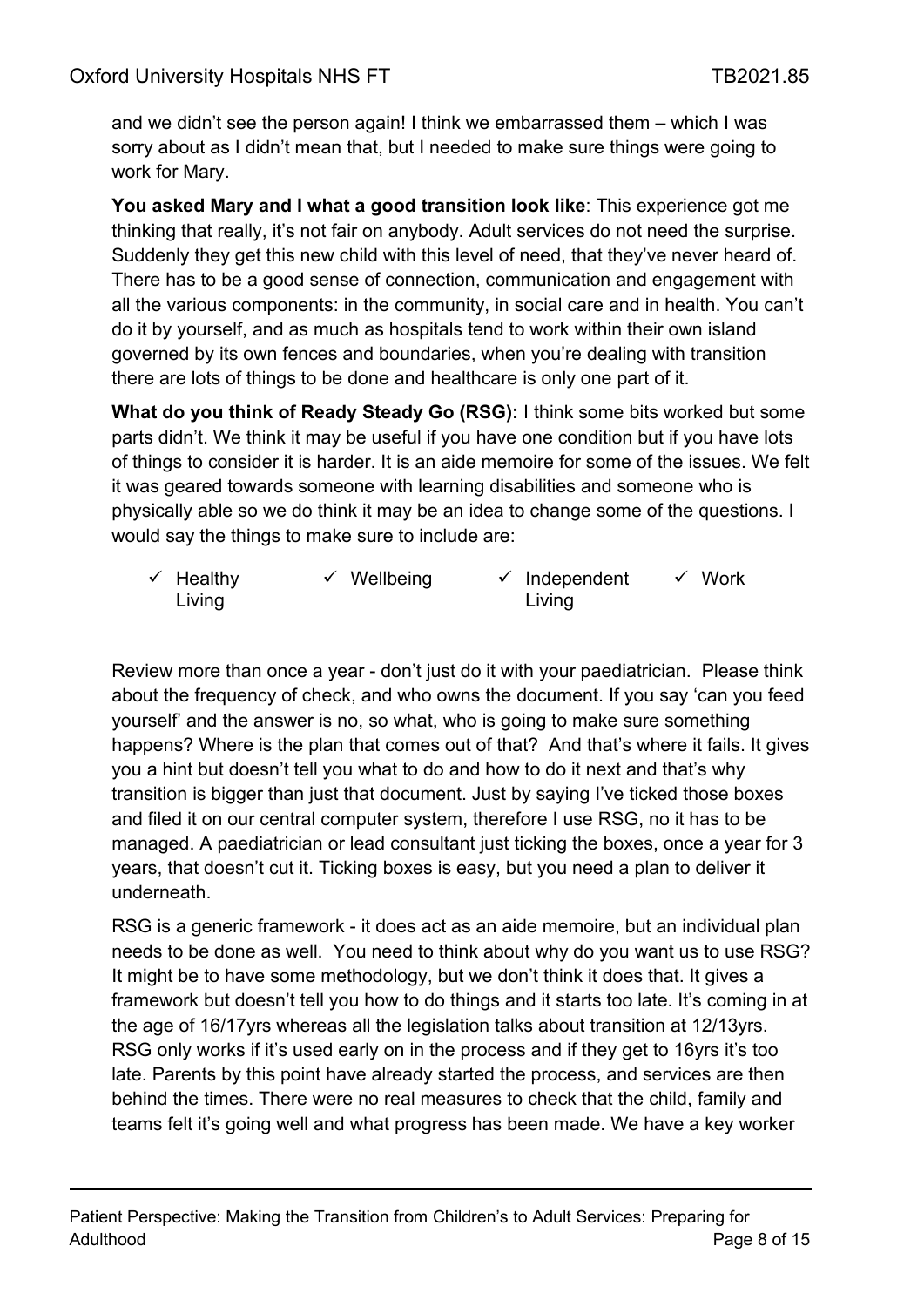that was allocated by the local authority who helped pull some of this stuff together – do you work enough with other services in this?

My transition person mainly worked with people with learning disabilities, and she was fantastic she chatted with me and if I didn't understand anything and she put it in Mary friendly way. My family helped a lot but some families might not know and you need someone with that experience and that knowledge to get you through, otherwise it will be just a mess.

As a family you have to learn on the hoof, and you just have to learn quickly. There is no reason why there can't be some sort of induction or some sort of process that helps the parent learn how and what to expect. Many learn and work in different ways. Towards the end of the process, we were in an multi agency meeting more as peers, we were able to have proper honest conversations that I would expect to have around a corporate table.

Different agencies are governed by different processes, but essentially they all say the same thing, parents knows best, do the best for the child, make sure the child is looked after. Given the right training and the right support, you can support a parent that may feel confused, overwhelmed or frustrated by embracing them and working as a team.

The team we had in transition were fabulous. Professionals are often rushed, but in our transition meetings we felt heard and conversations continued going out the door. It was a cooperative and constructive environment.

#### **Are there any gaps in transition today?**

- We think families want to be better informed earlier on.
- Do services talk about the services that are needed for children's with more complex conditions, as is likely to become more profound.
- Parents are better informed and their expectations of what has been happening in Children's services are managed going into adult services.
- Mental Capacity it's pretty hard to let go as a parent. Yes, it's brilliant and fantastic to give the young person power and control over their care, but what 18 year old can manage lots of different services all by themselves? As a parent, I can hardly sort out my own life. This expectation of a tick of a clock and he takes over is naïve of everyone to expect.

Difficult conversations with professionals at 17 and 18 when you are really poorly are hard without your mum or dad, but you are expected to be able to cope, you have capacity. I don't think it's on people's radar enough. It would have been better if it is brought up when I feel healthy and well, when I am mentally stable, and done so delicately.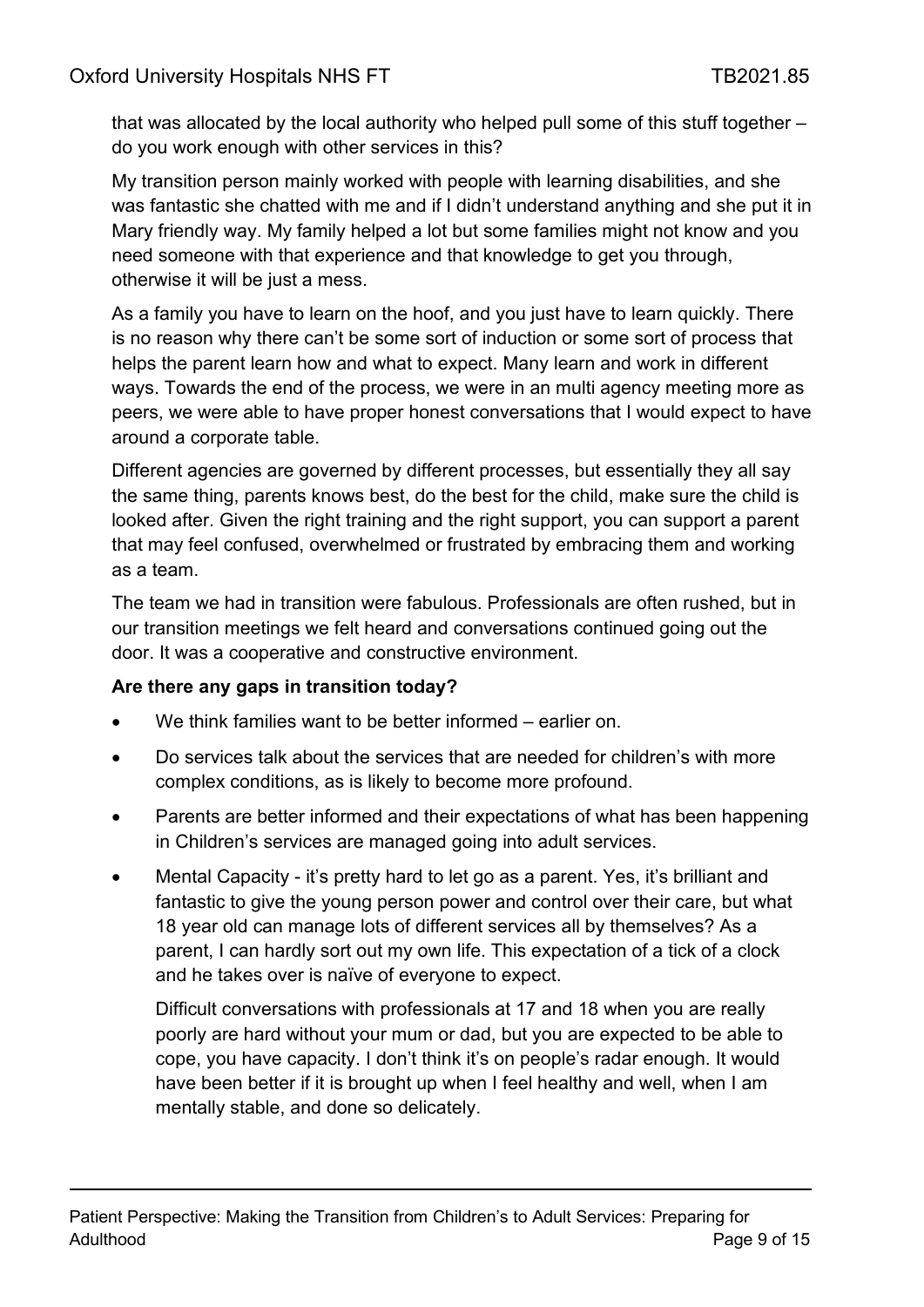It's about advanced care plans. During this transition phase where we talk about palliative care being whole life, whereas in adults palliative care is end of life, there's this change in context which people may not have grasped early on.

- Look at RSG a bit more how and what to look for would be good.
- Some services have Transition leads. Need to make sure there is a team supporting the child and the nurse is part of the team. We had to investigate if I went into hospital, where would I go, would I be supported properly. We had to do that of our own back. If there was someone there who could help liaise with the agencies that would have made life easier.

#### **4. Trust Quality Priorities**

- 4.1. A Quality Account is an annual public report about the quality of services offered by an NHS healthcare provider. The Trust's Quality Account<sup>[2](#page-9-0)</sup> sets out the Trust's ethos and commitment to the delivery of compassionate and excellent patient care. The Trust's quality of care has its foundation in the commitment of all staff to their patients and the focus on future excellence.
- 4.2. The summary for Transition of children's to adult services is outlined in Appendix 1.
- 4.3. The Quality Priority is led by the Divisional Director of nursing for NOTSSCaN (Neurosciences, Orthopaedics, Trauma, Specialist surgery, Children's and Neonates division).
- 4.4. The aim is to provide a framework by which the Trust can ensure that children's and young people receive a quality service when transitioning from child-centred services to services for adults. This includes all young people with long-term conditions cared for in OUH.
- 4.5. The Quality Priority was chosen to ensure that all young people we treat receive a quality service to achieve optimum health and psychological wellbeing.

<span id="page-9-0"></span><sup>2</sup> [quality-account-2020-2021.pdf \(ouh.nhs.uk\)](https://www.ouh.nhs.uk/about/publications/documents/quality-account-2020-2021.pdf)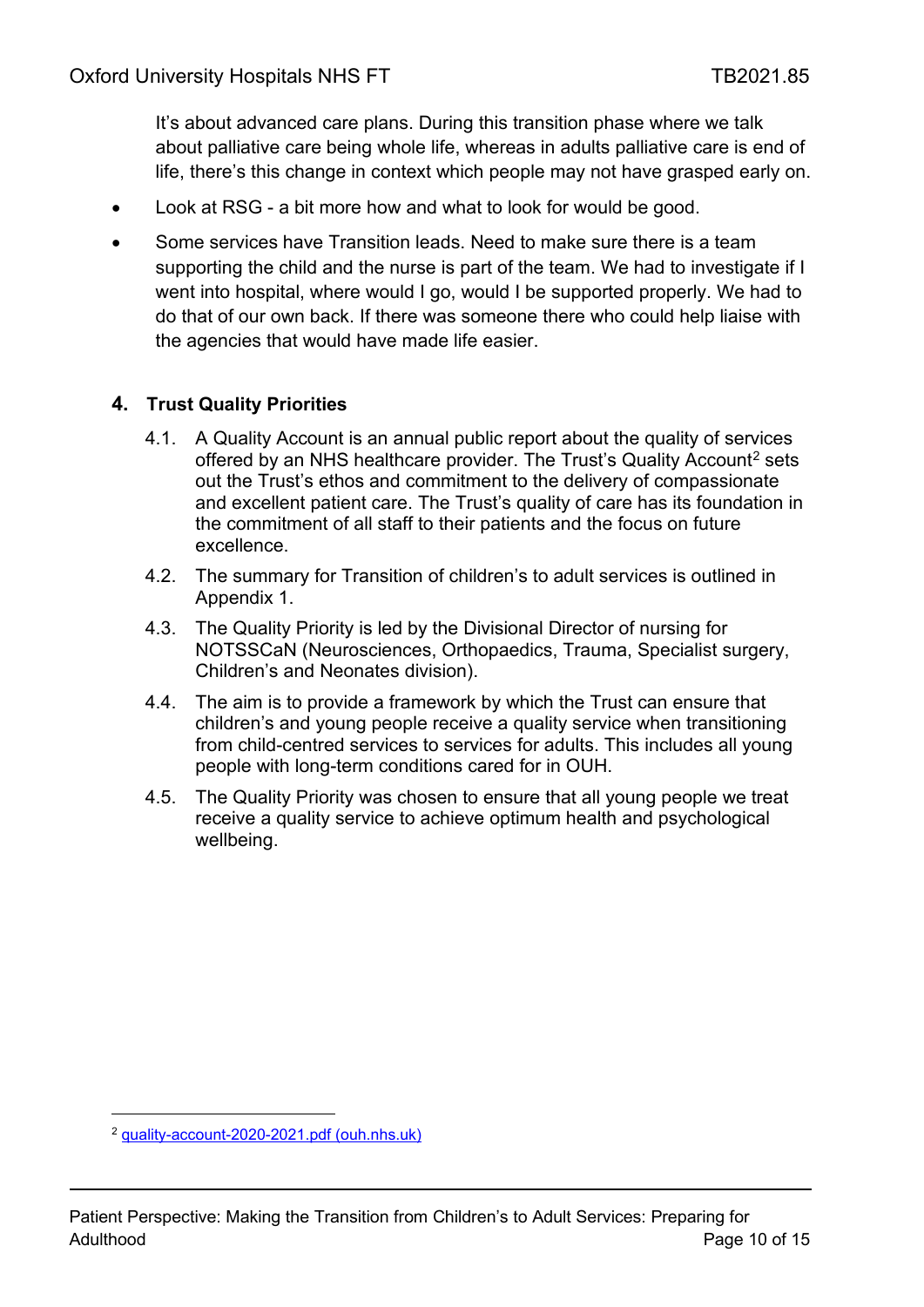4.6. Progress with the six actions:

|                | Action                                                                                                                                                                                                                                                                          | Progress                                                                                                                                                                                                                                                                                                                                                                                                                                                                             |
|----------------|---------------------------------------------------------------------------------------------------------------------------------------------------------------------------------------------------------------------------------------------------------------------------------|--------------------------------------------------------------------------------------------------------------------------------------------------------------------------------------------------------------------------------------------------------------------------------------------------------------------------------------------------------------------------------------------------------------------------------------------------------------------------------------|
| $\mathbf{1}$   | Compliance with Transition<br>from Children's to Adult<br>Services Policy. Include<br>identification of lead service<br>for patients that are under<br>multiple services.                                                                                                       | The policy is available on the intranet. <sup>3</sup><br>Work regarding a lead service hasn't started yet.                                                                                                                                                                                                                                                                                                                                                                           |
| $\overline{2}$ | Develop a Trust wide<br>multidisciplinary group to<br>develop good practice on<br>Transition from Children's to<br>Adult Services led by a<br>Transition Co-ordinator.                                                                                                          | The group is chaired by the divisional director for<br>NOTSSCaN with divisional representation. This<br>is key.<br>Each clinical service currently manages its own<br>transition process.<br>The Burdett Trust for nursing benchmarking<br>standards are currently being piloted. This will be<br>combined to form a Trust wide view. The pilot<br>sites have been identified and include<br>Rheumatology services, Nuffield Orthopaedic<br>Centre, the IBD clinic at the Churchill. |
| 3              | Data Audit - EPR Ready<br>Steady Go - Hello<br>compliance.                                                                                                                                                                                                                      | Not started yet.                                                                                                                                                                                                                                                                                                                                                                                                                                                                     |
| 4              | Patient feedback from<br>children's and adults -<br>inclusive of all backgrounds.<br>Children's will be asked<br>about their experience of<br>transitioning to adult<br>services. The Trust's well<br>established children's<br>patient group, YiPpEe, will<br>assist with this | Both questionnaires have been piloted at the<br>Adolescent Rheumatology Clinic and are ready to<br>be used.<br>Requests for stories and experience have been<br>posted on the Trust's social media account.                                                                                                                                                                                                                                                                          |
| 5              | Staff feedback.                                                                                                                                                                                                                                                                 | This has been piloted and is ready to use with the<br>Burdett Trust for nursing benchmarking<br>standards                                                                                                                                                                                                                                                                                                                                                                            |
| 6              | Partner feedback - to<br>include General<br>Practitioners and<br><b>Community Services as</b><br>some patients will receive<br>services form their GP                                                                                                                           | Not started yet.                                                                                                                                                                                                                                                                                                                                                                                                                                                                     |

Table 2: progress with the quality Priority actions

3

<span id="page-10-0"></span>[http://ouh.oxnet.nhs.uk/SafetyQualityRisk/Policies%20Procedures%20%20Guidelines/Safeguarding/T](http://ouh.oxnet.nhs.uk/SafetyQualityRisk/Policies%20Procedures%20%20Guidelines/Safeguarding/Transition%20from%20Children) [ransition%20from%20Children's%20to%20Adult%20Services%20Policy.pdf](http://ouh.oxnet.nhs.uk/SafetyQualityRisk/Policies%20Procedures%20%20Guidelines/Safeguarding/Transition%20from%20Children)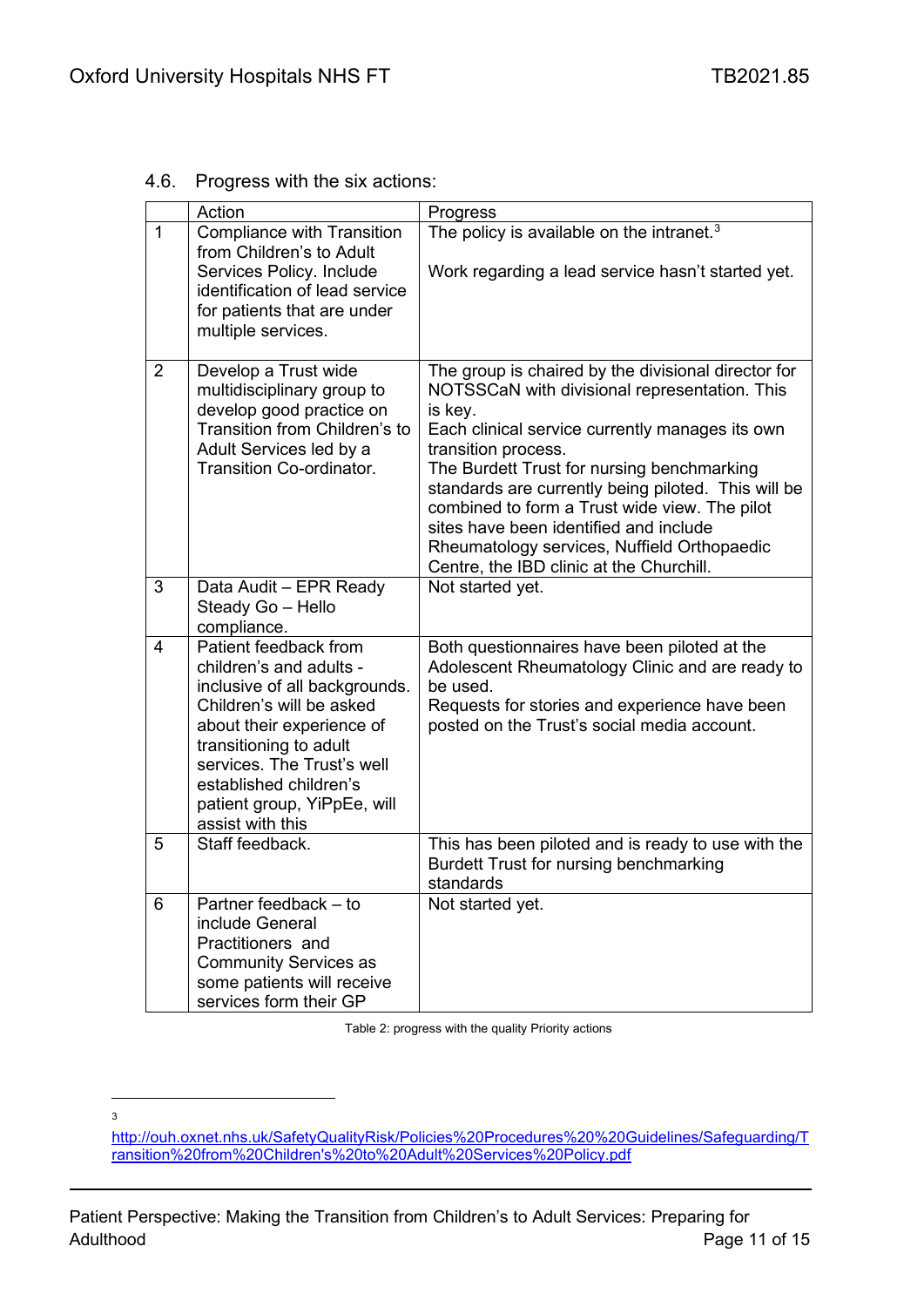# **5. The views from Yippee (Young People's Executive)**

- 5.1. Age-appropriate communication will be needed between patients and healthcare professionals alongside taking time to talk to the child about their health individually, by explaining their condition/s.
- 5.2. Professionals will need to engage the child in their health as part of them helping prepare for adult hood. For example, showing them how to administer an injection for their condition.
- 5.3. A good orientation and induction around the adult part of the hospital would be really helpful. This will include knowing their way around e.g. bathrooms, going around the wards, to be taken seriously especially via communication, 'things to occupy me', Wi-Fi, layout/map, list of healthcare professionals, who their healthcare team will be (personally), ward times/rules/rounds, mealtimes and visiting hours.
- 5.4. Information videos and leaflet explaining transition/ preparing for adulthood.
- 5.5. Our wish list: 16-25 ward/s, more entertainment specific for teenage age group (video games etc), to have times and places where children on the same ward play card/board games together.
- 5.6. Safeguarding; 16–18-year-olds might not always suit an adult ward therefore it is the hospitals responsibility to keep everyone safe, if a child doesn't feel safe they should be able to move to a different ward if they would prefer that.
- 5.7. Instead of a play specialist, young people will need a youth worker checking in and seeing what they can do to help.
- 5.8. If a young person aged 16 -18 gets admitted to hospital with no other previous records or serious health conditions, they should have the individual choice to go to the children's or adult's services.
- 5.9. When patients from children's services give complaints/feedback it helps the wards improve care, the patients have more power about what they want fixed and what they liked/loved. This is important to learn from problematic issues.

#### **6. What have we learned?**

- 6.1. Ready Steady Go needs some additional work to provide the 'how' for children's and their families.
- 6.2. The story taught us that families are looking to us to understand the process and our role in supporting their child and family. We need to make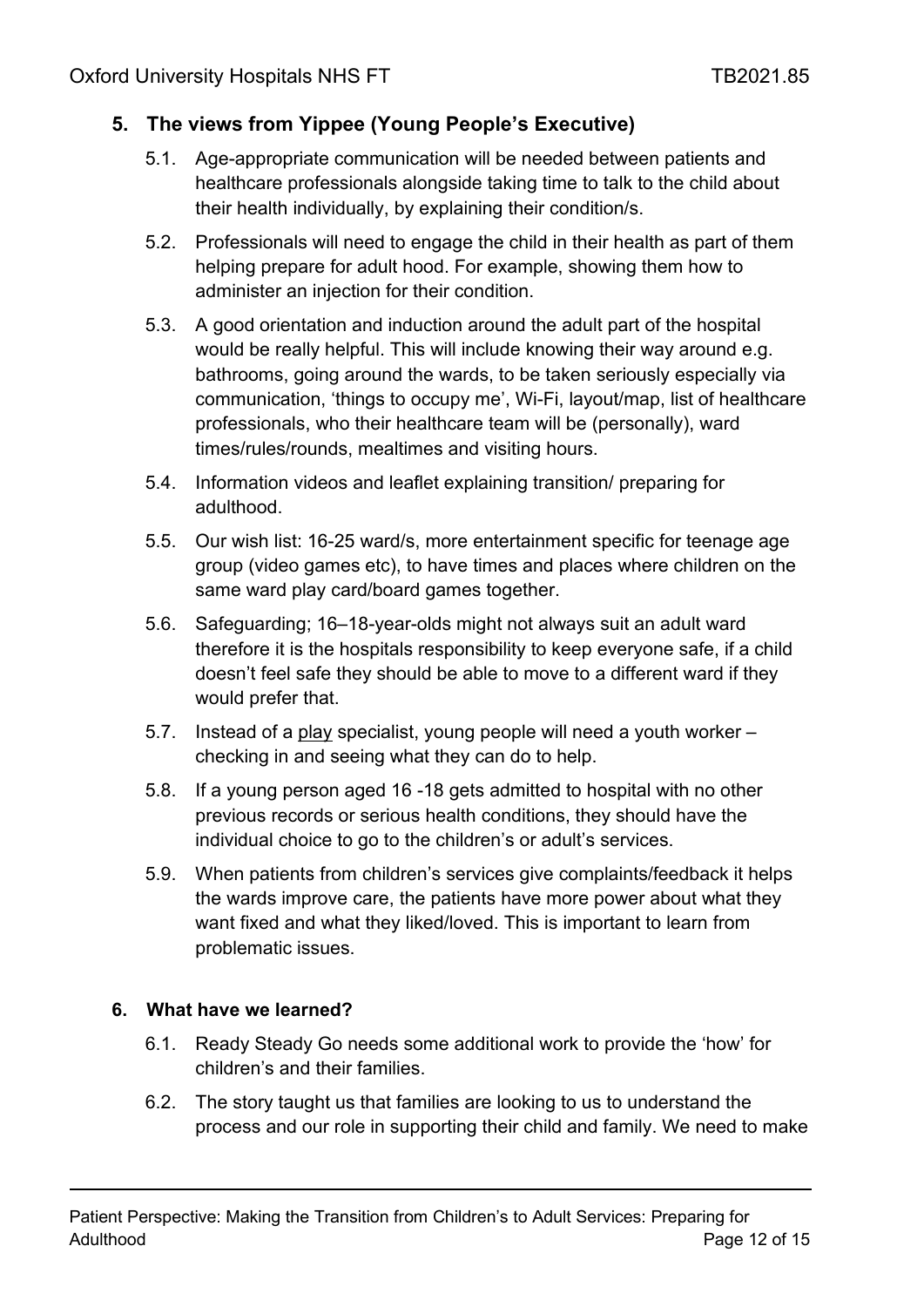sure that staff understand their part in this multiagency process and delivery of individualised care.

- 6.3. Working with the Burdett Trust for nursing has been very helpful as it has given access to transition lead nurses/ leads across the South of England – to learn and share.
- 6.4. Making the transition to adult services is more challenging for children with complex and multifaceted health, social and education needs which needs to managed well with extensive emotional support.
- 6.5. Services have shown they manage well on their own but would benefit considerably from a Trust wide support with the move to adult services and development of universal excellent practice.
- 6.6. The move to adult services is complex for everyone. Families are worried that they won't get the same level of service when their child becomes an adult. Children's and adult services want to be able to do a good job.
- 6.7. We need to think about whether we should have a 'transition/ moving to adulthood' lead. Other Trusts have them, however they can't be the clinical support to all children's and families moving through this process.
- 6.8. Working together with all agencies with a family and starting early helps everyone feel prepared and gives an opportunity to have complex discussions.
- 6.9. We need to strengthen our policy, training and guidance to make sure a child and their family have a named professional to support them.
- 6.10. Mental Capacity Act. The story taught us that families and children would benefit from some help understanding what is included to help them prepare. The distress felt in the story about a young person having complex discussion about their care on their own came across clearly.
- 6.11. The Quality Priority may not be finished in March 2022, and it may be sensible to extend for a further year to complete the Trust wide work and improve the multiagency working with children's, families and other agencies.

# <span id="page-12-0"></span>**7. Conclusion**

- 7.1. We have learnt a huge amount by working on this Quality Priority, building on the previous Thames Valley project.
- 7.2. Individual services have developed their own transition pathways and there is considerable commitment to having a higher profile for this work across the Trust to better support children's and families.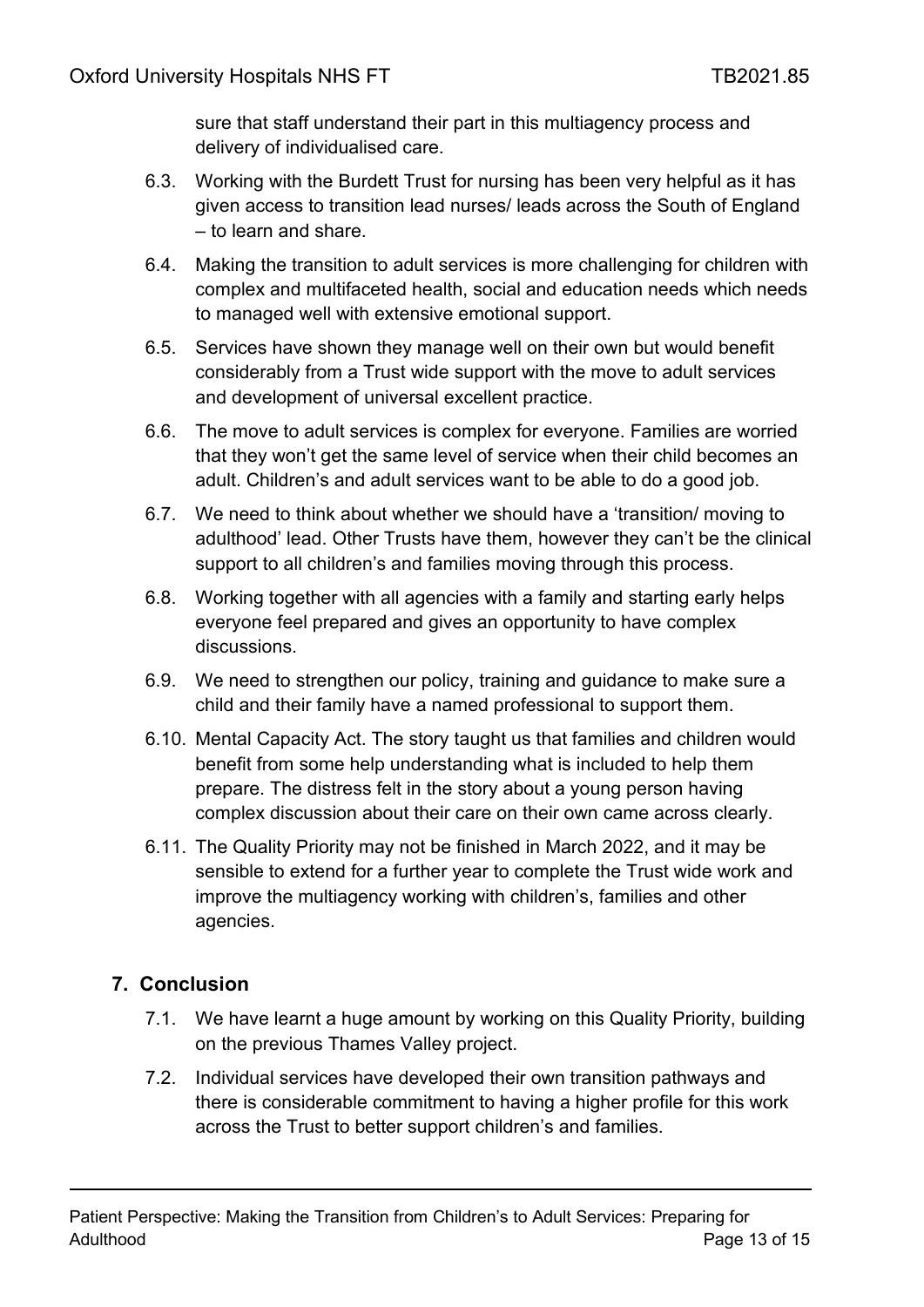- 7.3. The support of the Burdett Trust for Nursing is extremely beneficial to enable the Trust to benchmark internal practice against national standards. It enables us to keep updated with national guidance and practice and develop stronger local working collaborations with providers working with children's and families at this stage in their lives. This in turn facilitates clinicians to develop their pathways within the cohesiveness of the overall Trust policy and approach.
- 7.4. There is considerably more work to do, and it is recommended that the quality Priority be extended for one more year to embed Transition or preparing for adult hood into children's and adult clinical practice.

#### <span id="page-13-0"></span>**8. Recommendations**

8.1. The Trust Board is asked to:

- Note the content of the story.
- Actively support transition/ preparing for adulthood within the Trust